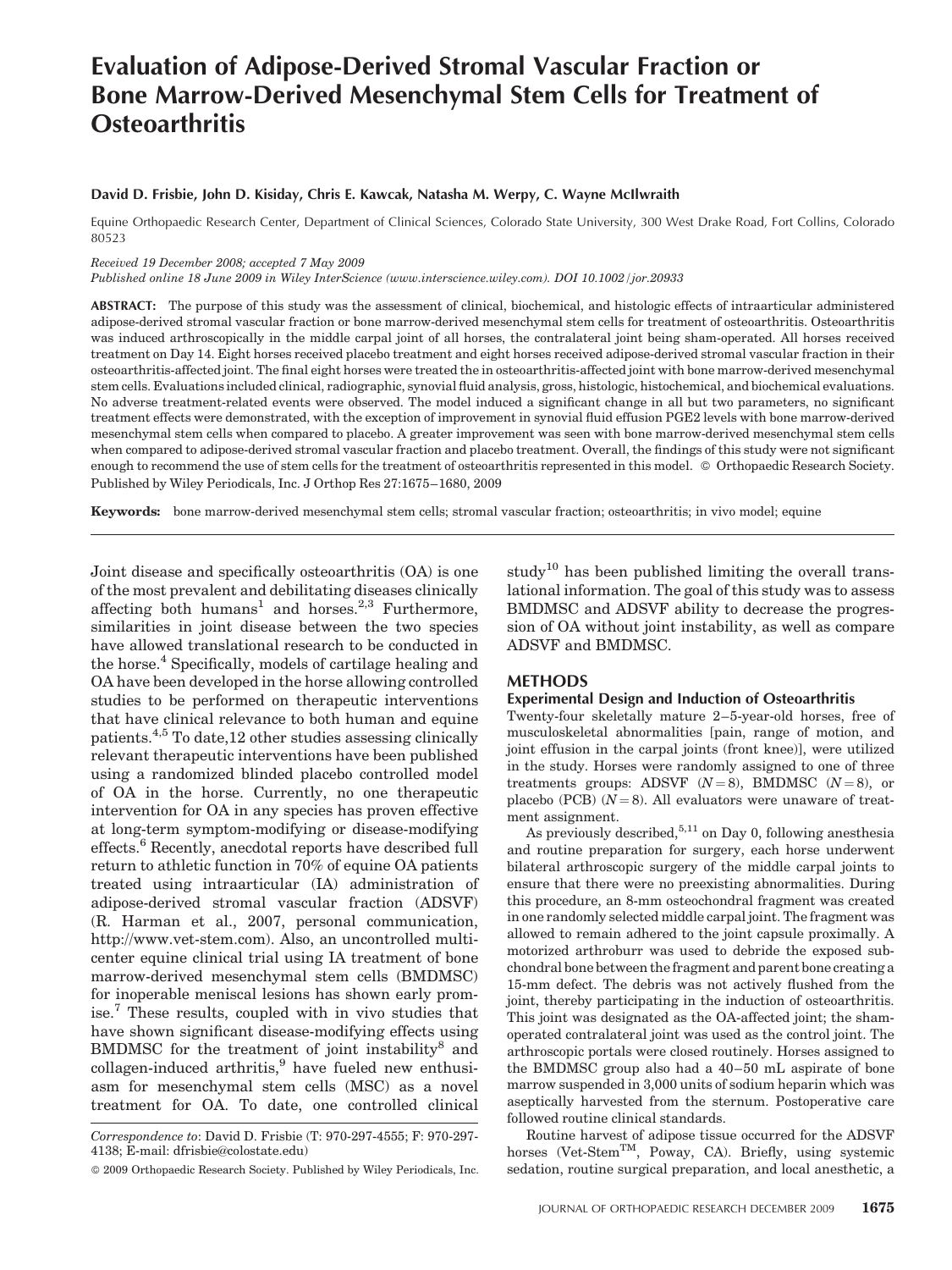6-cm skin incision parallel to the spine at the level of the tail head was made and  $10-20$  g of adipose tissue was harvested. A routine closure of the incision was performed. The adipose was shipped to the manufacturer, where the tissue was washed with phosphate buffered saline (PBS), minced, then digested in low glucose Dulbecco's modified Eagle's medium (DMEM) containing 10% fetal bovine serum (FBS) and 0.1% collagenase for 3–4 h with agitation. Nucleated adipose cells were pelleted, washed, and resuspended in PBS for injection; finally, the cells were shipped to CSU. The total nucleated cell count normalized to the lowest quantity obtained, which was 16.3 million nucleated cells.

# BMDMSC Culture Technique

Marrow aspirates were washed in PBS and then mixed with 0.8% ammonium chloride. The cell pellet was rinsed with PBS, resuspended in low glucose DMEM containing 10% FBS, and seeded in flasks at a concentration of 0.66  $\times$   $10^6$  nucleated cells/ cm<sup>2</sup>. Confluent BMDMSC colonies developed over 10-12 days, at which point the cells were reseeded and expanded in growth medium containing 1 ng/mL FGF-2. BMDMSC cultures were passaged at a split ratio of 1:3 twice prior to treatment.<sup>12</sup>

#### **Exercise**

Horses were housed in stalls  $(3.65 \times 3.65 \text{ m}$  each). Beginning on Day 15, horses were exercised on a high-speed treadmill 5 days each week throughout the study. Horses were trotted (16–19 km/h) for 2 min, galloped (approximately 32 km/h) for 2 min, and trotted again (16–19 km/h) for 2 min daily to simulate the strenuous exercise of race training.

# Treatment Groups

All horses were treated on Day 14 postsurgery. PCB horses received 2 mL 0.9% NaCl in their OA-affected joint. The ADSVF horses received 16.3 million total nucleated cells suspended in 2 mL of 0.9% buffered NaCl in their OA-affected joint. OA affected joints of BMDMSC horses were treated with a mean of 10.5 million ( $SEM = 1.1$  million cells, range of 5.6–15 million cells) culture expanded BMDMSC suspended in 2 mL 0.9% buffered NaCl.

# Assessment of Clinical Outcomes

Clinical examinations of both forelimbs were performed every 2 weeks throughout the study period. Pain was graded on a standardized  $0-5$  scale.<sup>13</sup> All other clinical, histologic, and histochemical outcomes were graded on a 0–4 scale (0 represented normal, 4 represented severe change). Joint effusion was measured as an indication of inflammation, and joint range of motion was measured through carpal flexion.

Bilateral radiographic carpal evaluation occurred on Day  $-7$ , Day 14, and Day 70. Images were evaluated for boney proliferation at the joint capsule attachment, subchondral bone lysis, and osteophytes.

# Synovial Fluid

Synovial fluid was collected weekly from both middle carpal joints. Samples were assessed for total protein concentration using a refractometer, cytologic evaluation, total white blood cell (WBC) count, or stored at  $-80^{\circ}$ C for biochemical protein analysis.

A modified 1,9-dimethyl-methylene blue dye-binding assay was used to determine glycosaminoglycan (GAG) concentration.<sup>14</sup> Synovial fluid concentration of prostaglandin  $E2$  (PGE2) was also assessed (PGE2 Kit, Assay Designs, Ann Arbor, MI).

Tumor Necrosis Factor- $\alpha$  (TNF- $\alpha$ ) concentrations in serum and synovial fluid samples were determined using a commercially available indirect ELISA kit (Endogen, Rockford, IL) that has been previously validated in equine samples.<sup>15,16</sup>The assay was used according to manufacturer's instructions, and absorbance was measured at A450. The upper and lower detection limits were 5,702.196 and 2.1 pg/mL, respectively.

#### Gross Pathologic Observations of Joints

Following euthanasia on Day 70 with an overdose of pentobarbital, both middle carpal joints were specifically examined for degree and location of articular cartilage fibrillation or erosion, as well as synovial membrane hemorrhage.

## Histologic Examinations

Synovial membrane was harvested and placed in neutralbuffered  $10\%$  formalin, embedded in paraffin, 5- $\mu$ m sections created and stained with hematoxylin and eosin (H&E). Sections were assessed for cellular infiltration, synovial intimal hyperplasia, subintimal edema, subintimal fibrosis, and subintimal vascularity. $11$ 

Articular cartilage pieces  $(5 \text{ mm}^2)$  were obtained from each joint; samples were fixed neutral-buffered 10% formalin embedded in paraffin,  $5\text{-}\mu\text{m}$  sections created and stained with both H&E or Safranin O, fast green (SOFG). H&E sections were evaluated for articular cartilage fibrillation, chondrocyte necrosis, chondrone formation, and focal cell loss.<sup>11</sup> SOFG sections were evaluated for intensity of staining in each chondrocyte layer. $11$ 

#### Articular Cartilage Matrix Evaluation

Articular cartilage proteoglycan content was estimated by use of a 1,9-dimethyl-methylene blue technique<sup>14</sup> on samples obtained from each joint that were stored at  $-80^{\circ}$ C. For analysis of cartilage matrix metabolism, articular cartilage samples were aseptically collected, and radiolabeled  $SO_4$  $({}^{35}SO_4)$  incorporation was measured by use of previously reported methods.<sup>11</sup>

### Statistical Analysis

Data were evaluated using an ANOVA framework with PROC GLIMMIX of SAS<sup>17</sup> with the horse as a random variable. The ANOVA tables were used to determine significant main effect and interactions between main effect variables. When individual comparisons were made, a least square means was utilized and a p-value less than or equal to 0.05 was considered significant. Data was tested for normality using residual plots and, when required, natural log transformations performed to ensure normality. When transformation was performed, data is presented in natural log.

# RESULTS Clinical Outcomes Musculoskeletal

All horses showed a significant pain increase  $(p < 0.0001)$  in the OA-affected  $[2.33 \pm 0.06$  (mean- $\pm$  SE)] limb when compared to the sham-operated limb  $(0.00 \pm 0.06)$  on Day 14 (prior to treatment). Change in pain values were calculated using Day 14 (the last pretreatment evaluation) as the post-osteoarthritis but pretreatment baseline (a positive change score indicates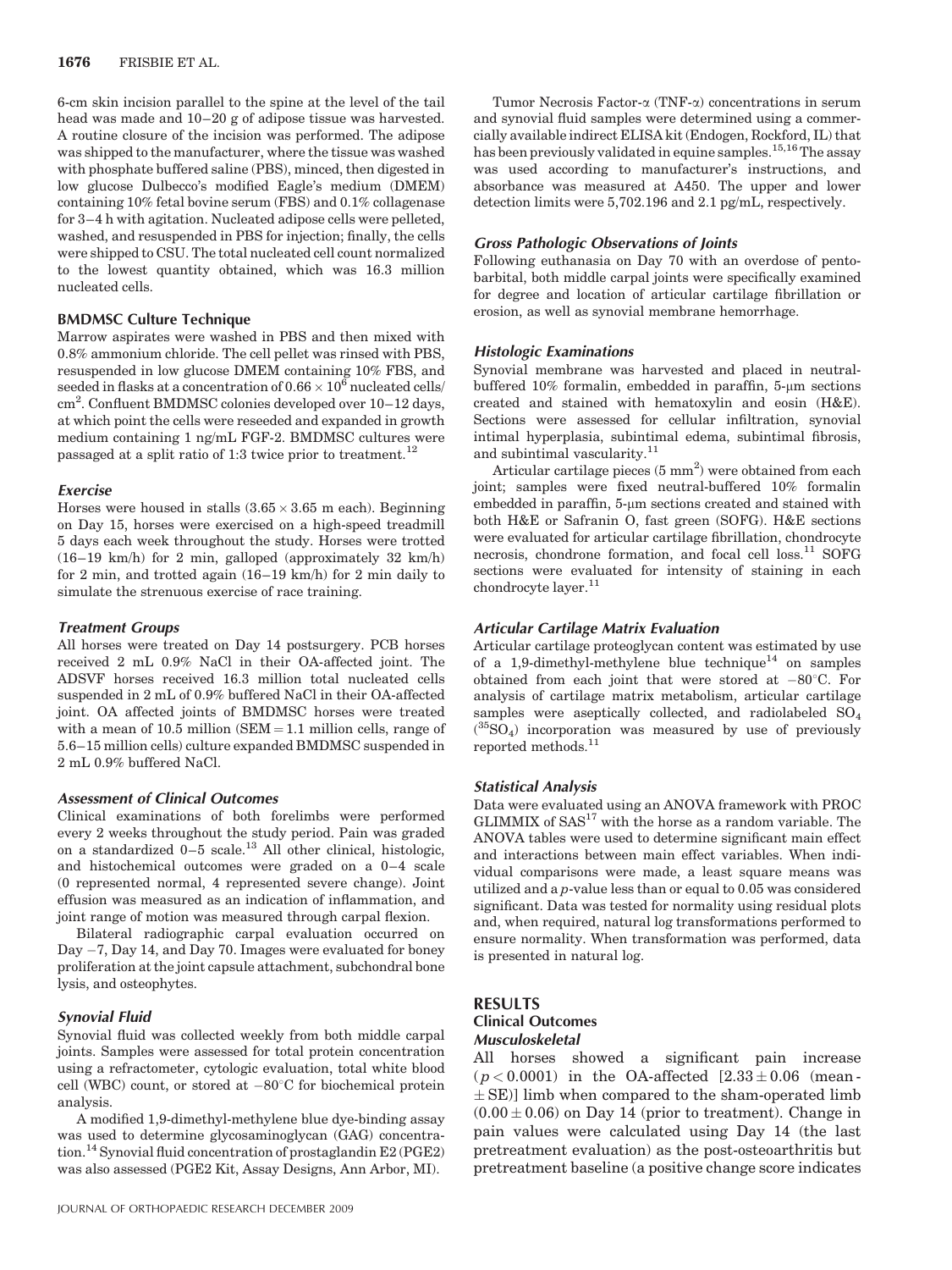

**Figure 1.** Raw lameness scores (mean  $\pm$  SEM) plotted by time for each treatment group as well as for the osteoarthritis-affected and Sham limbs. No significant differences were noted in any comparison except for an increase in osteoarthritis joints postsurgery.

improvement). There was no significant improvement in pain score with respect to treatment (Fig. 1).

#### Flexion

All horses showed a significant increase ( $p < 0.0001$ ) in flexion score (representing a decreased range of motion) in the OA-affected  $(2.50 \pm 0.08)$  limb when compared to the sham-operated limb  $(0.08 \pm 0.08)$  for Day 14. Change in flexion was calculated using Day 14 as the post-osteoarthritis but pretreatment baseline, and significant improvements ( $p = 0.0013$ ) based on treatment group and joint were seen. Improvement in the OA-affected limbs that received PCB and BMDMSC treatments were seen when compared to ADSVF (Fig. 2).

#### Joint Effusion

All horses showed a significant increase ( $p < 0.0001$ ) in effusion score in the OA-affected  $(2.25 \pm 0.08)$  joints compared to the sham-operated joints  $(0.13 \pm 0.08)$ for Day 14. Change in joint effusion was calculated using Day 14 as the post-osteoarthritis but pretreatment baseline; no significant differences were observed in any comparisons.

#### Radiographic Evaluation

A significant increase in radiographic joint pathology was induced following induction of OA as demonstrated



by a significantly  $(p < 0.0001)$  higher cumulative radiographic score in the OA-affected  $(1.19 \pm 0.12)$  compared to the sham-operated  $(0.06 \pm 0.12)$  joints. No significant treatment effects were detectable.

# Synovial Fluid

Routine synovial fluid analysis indicated, as expected, the total protein concentration increased significantly  $(p < 0.0001)$  with induction of OA throughout the study period when sham-operated  $(2.08 \pm 0.09)$  were compared to OA-affected joints  $(2.70 \pm 0.09)$ . Synovial fluid WBC counts were significantly increased  $(p < 0.0001)$ by the induction of OA, with OA-affected joints having a higher WBC count compared to sham-operated joints  $(245 \pm 32 \text{ vs. } 169 \pm 32 \text{ cell/dL}, \text{ respectively}).$  There were no significant treatment effects seen in synovial total protein or WBC counts. Based on the cytology of the synovial fluid WBCs, there were significantly  $(p = 0.0070)$  less lymphocytes in the ADSVF OAaffected joints compared to all other joints (Table 1).

Synovial GAG concentrations were significantly  $(p < 0.0001)$  increased with induction of OA; OA-affected joints  $(4.45 \pm 0.02 \text{ Ln } \mu \text{g } \text{GAG/mL})$  had an increase GAG concentration when compared to sham-operated joints pretreatment  $(4.33 \pm 0.02 \text{ Ln } \mu \text{g GAG/mL})$ . No significant treatment effects were seen in synovial fluid GAG concentration.

Synovial fluid PGE2 concentrations were significantly  $(p < 0.0001)$  increased with induction of OA  $(4.24 \pm 0.09 \text{ Ln pg/mL})$ , compared to the sham-operated joints  $(3.23 \pm 0.09 \text{ Ln pg/mL})$ . A significant  $(p = 0.0423)$ decrease in synovial PGE2 concentration was seen in BMDMSC compared to PCB treatment horses starting on Day 35 (Fig. 3a). This affect was independent of joint, although synovial fluid from OA-affected joints demonstrated a more pronounced difference (Fig. 3b). Synovial fluid TNF concentrations were significantly ( $p = 0.0005$ ) increased with induction of OA  $(2.18 \pm 0.3 \text{ Ln pg/mL})$ , compared to sham-operated joints  $(1.73 \pm 0.29 \text{ Ln pg/})$ mL). The only significant ( $p = 0.0194$ ) treatment difference was higher TNF concentrations in OA-affected  $(2.69 \pm 0.52)$  Ln pg/mL) compared to sham-operated  $(1.72 \pm 0.51$  Ln pg/mL) joints of ADSVF-treated horses.

Table 1. Cytology of the Synovial Fluid White Blood Cells, Specifically the Percentage of White Blood Cells that Were Lymphocytes\*

| Treatment<br>Group | No OA            | ΩA.                   |
|--------------------|------------------|-----------------------|
| Placebo            | $14.58^a + 1.19$ | $13.81^a + 1.19$      |
| <b>BMDMSC</b>      | $14.80^a + 1.19$ | $14.56^a + 1.19$      |
| <b>ADSVF</b>       | $13.50^a + 1.19$ | $9.38^{\rm b} + 1.19$ |

OA, osteoarthritis; BMDMSC, bone marrow-derived mesenchymal stem cells; ADSVF, adipose-derived stromal vascular fraction. \*Significantly ( $p = 0.0070$ ) less lymphocytes were noted in the adipose-derived stromal vascular fraction osteoarthritis-affected joint compared to all other joints (different letters indicate a significant difference).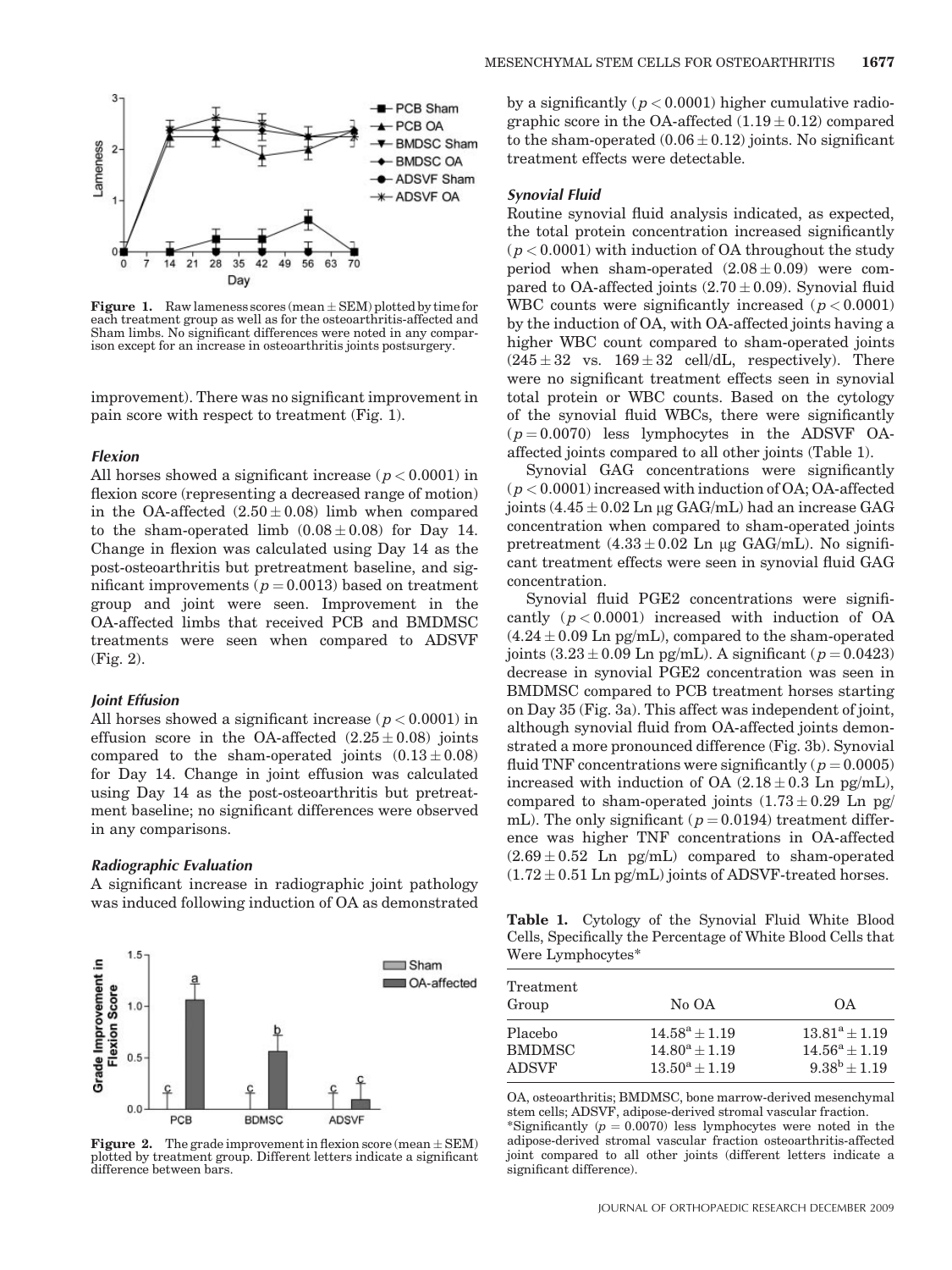

Figure 3. (a) Natural log of PGE2 concentration plotted by Day for each treatment group (average of both the osteoarthritis-affected and Sham joints). An asterisk represents a significant difference between the comparison. (b) Natural log of PGE2 concentration plotted by Day for each treatment group (for both the osteo-arthritis-affected and Sham joints).

# Gross Pathologic Observations of Joints

At necropsy, hemorrhage within the synovial membrane was significantly  $(p = 0.0002)$  increased in OAaffected  $(1.79 \pm 0.13)$  compared with sham-operated  $(1.13 \pm 0.13)$  joints. Similarly, articular cartilage total erosion scores were significantly  $(p < 0.0001)$  increased in OA-affected joints  $(2.42 \pm 0.14)$  compared with shamoperated joints  $(1.38 \pm 0.14)$ . No significant treatment effects were seen for any of the gross pathologic observations.

# Histologic Examinations

# Synovial Membrane H&E

There was a significant  $(p=0.0061)$  increase in the cumulative pathology score for the synovial membrane in OA-affected  $(5.17 \pm 0.45)$  when compared to shamoperated  $(3.25 \pm 0.45)$  joints. No significant treatment effects were demonstrated.

# Articular Cartilage H&E

Cartilage stained with H&E showed a significant  $(p < 0.0131)$  increase in the modified Mankin score (cumulative score of all four outcome parameters) when OA-affected  $(3.43 \pm 0.53)$  were compared with shamoperated  $(1.63 \pm 0.53)$  joints based on location. No significant treatment effects were observed based on the total modified Mankin score or individual outcome parameters.

#### Articular Cartilage SOFG

Evaluation of articular cartilage for SOFG staining did not demonstrated a significant difference when OAaffected  $(8.35 \pm 0.42)$  were compared to sham-operated  $(8.28 \pm 0.42)$  joints or treatment comparisons.

# Articular Cartilage Matrix Evaluation

No significant difference was noted with the cartilage GAG content or GAG synthesis with respect to induction of disease or treatment group.

# DISCUSSION

The current study used a model of OA that effectively induced significant clinical, gross, histologic, and biochemical changes indicative of OA. The authors believe this is the first controlled study to assess clinical musculoskeletal pain following the treatment of OA with MSCs. While all of the clinical parameters were significantly increased following the induction of OA, improvements were not demonstrated with ADSVF or BMDMSC treatment. This is in contrast to anecdotal reports presented by Vet Stem<sup>TM</sup> following the clinical use of ADSVF (R Harman et al., 2007, personal communication, http://www.vet-stem.com). The authors assume the uncontrolled nature of case selection, variability in clinical disease progression, as well as lack of treatment uniformity in the Vet-Stem<sup>TM</sup> cases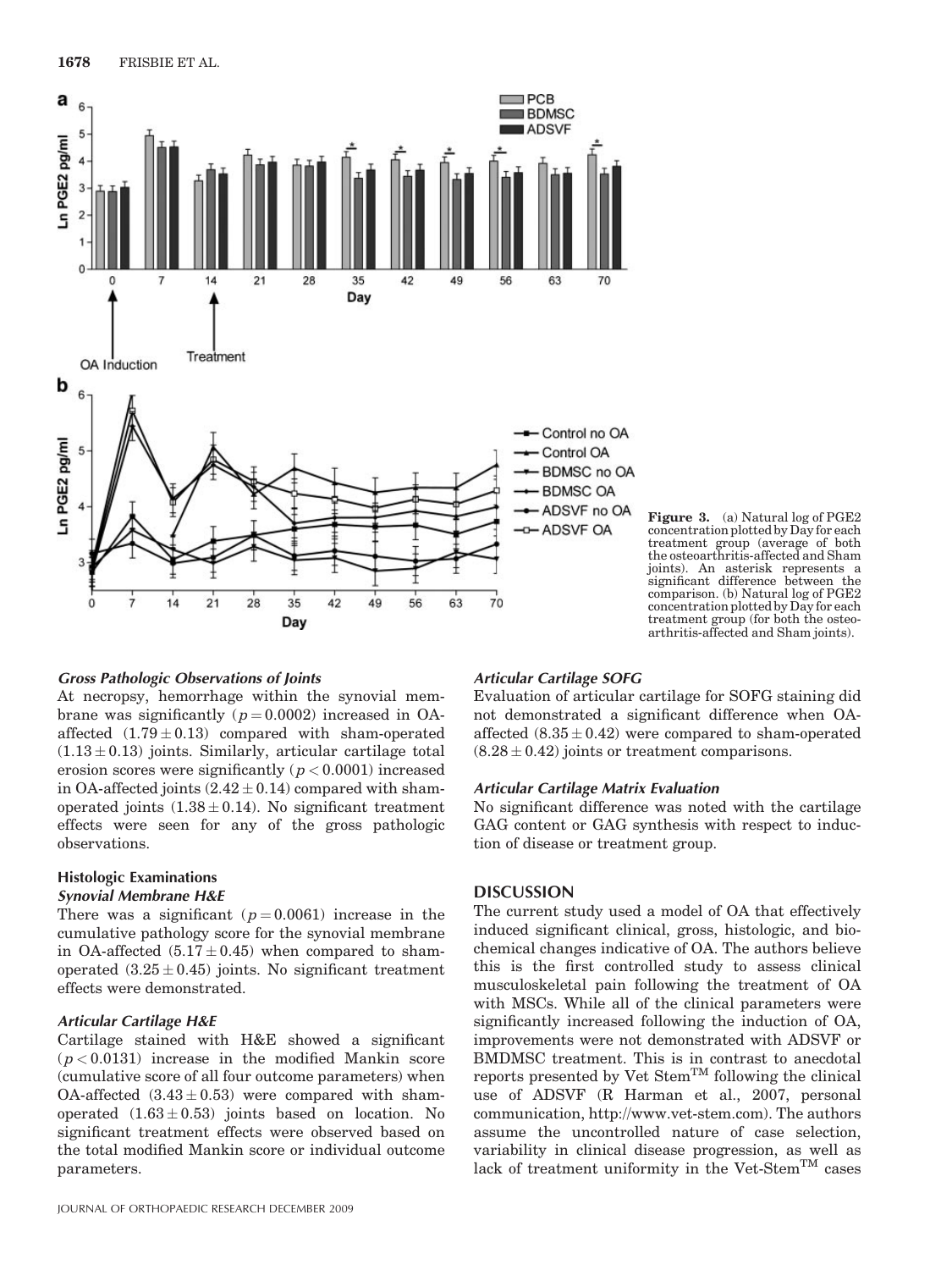are most likely responsible for the disparity. In fact, more improvement in range of motion (measured by joint flexion) was gained with placebo treatment than with either ADSVF or BMDMSC, with the least significant response being seen in the ADSVF-treated horses. It is difficult to explain these findings, given that other outcome parameters that typically accompany change in joint flexion (significant change in synovial membrane pathology and radiographic pathology at joint capsule margin) were not seen in this study.

Induction of OA significantly increased synovial fluid PGE2 concentrations. This finding would be expected with joint disease as a marker of inflammation<sup>5,18</sup> and can be driven by a host of proinflammatory cytokines. While a decrease in synovial fluid PGE2 was seen with ADSVF treatment, this difference was not statistically significant. Conversely, treatment with BMDMSC not only significantly decreased synovial fluid PGE2 levels in the OA-affected limb, but also showed a systemic effect through significantly decreasing the PGE2 concentration in the sham-operated limb as well. The reduction of PGE2 represents a decrease in overall joint inflammation and has historically been positively correlated with a decrease in pain,  $18-21$  although no significant reduction in pain was observed as a result of BMDMSC or ADSVF treatment. Previously in this model, when a significant reduction of PGE2 has been noted, a decrease in clinical pain has also been observed as was the case following IA administration of corticosteroids.22,23 Treatment using interleukin-1 receptor antagonist $11,24$  demonstrated both symptom- and disease-modifying effects without reduction of synovial PGE2 levels. Thus, PGE2 reduction is not a prerequisite for symptom-modifying effects. While a decrease of TNFalpha has been shown to occur following peritoneal treatment with allogenic BMDMSC in mice with collagen-induced arthritis, $9$  leading to a decrease in inflammation measured through paw size and discoloration, TNF- $\alpha$  was not decreased in the current study. In fact, treatment with ADSVF increased synovial fluid TNF-a.

Murphy et al. observed a decrease in progression of OA following treatment with autologous BMDMSC and hyaluronic acid using a medial meniscectomy and anterior cruciate deficient model in the goat.<sup>8</sup> This study also demonstrated a neomeniscal tissue formation associated with animals showing a decreased OA. Barry postulated that the increase in stability afforded from the neomeniscal tissue was most likely responsible for the decreased progression of  $OA<sub>1</sub><sup>25</sup>$  a fact that is supported by the lack of decreased OA progression in the current OA model which does not have an instability component. It should be noted that the current study did not use the addition of hyaluronic acid with the MSC administration and, thus, may have decreased the resident time of the cells in the joint space. It is of interest to the authors that a short-term follow-up (6–18 months) on equine patients suffering from meniscal disease, and treated with BMDMSC plus hyaluronic acid, did show a better than expected return to full athletic work (67%) following previous failure of medical treatment, as well as a poor prognosis following diagnostic arthroscopy.<sup>7</sup>

A secondary goal of the current study was to compare treatment effects of ADSVF and BMDMSC. Because only significant improvement in synovial PGE2 concentrations could be demonstrated with BMDMSC, this comparison is somewhat limited; finding a greater magnitude of an effect with bone marrow- versus adipose-derived cells has also been seen with multiple other studies involving musculoskeletal tissues and is, thus, not that surprising.  $26-29$ 

In summary, no adverse effects were noted with BMDMSC administration. The administration of ADSVF was associated with increased synovial fluid TNF- $\alpha$  concentration, which is worrisome. The only significant beneficial effect was noted in synovial PGE2 level reduction following BMDMSC treatment. Overall, this modest improvement based on the number of other outcome parameters dampens the enthusiasm of the authors' use of unmodified MSC in the treatment of OA. Further modification using gene therapy or selection of subpopulations of MSC needs to be explored for the treatment of OA.

## ACKNOWLEDGMENTS

 $Vet-Stem<sup>TM</sup> Poway$ , CA provided partial funding for this study. None of the authors' professional or financial affiliations have biased this presentation. The authors thank all of the staff and volunteers at the Equine Orthopaedic Research Center at Colorado State University for their help and participation in this study.

### REFERENCES

- 1. Lawrence R, Helmick C, Arnett F, et al. 1998. Estimates of the prevalence of arthritis and selected musculoskeletal disorders in the United States. Arthritis Rheum 41:778–779.
- 2. Rossdale PD, Hopes R, Digby NJW, et al. 1985. Epidemiological study of wastage among racehorses 1982 and 1983. Vet Rec 116:66–69.
- 3. USDA. 2000. Lameness and laminitis in U.S. horses. Fort Collins, CO: USDA:APHIA:VS, CEAH, National Animal Health Monitoring System; 34 p.
- 4. McIlwraith CW, Frisbie DD, Kawcak CE, et al. 2009. Recommendation of criteria for the evaluation of macroscopic and histological changes occurring in equine osteoarthritis. Osteoarthritis Cartilage (in press).
- 5. Frisbie DD, Al-Sobayil F, Billinghurst RC, et al. 2008. Changes in synovial fluid and serum biomarkers with exercise and early osteoarthritis in horses. Osteoarthritis Cartilage 16:1196–1204.
- 6. Frisbie DD. 2005. Future directions in treatment of joint disease in horses. Vet Clin North Am Equine Pract 21:713– 724.
- 7. Frisbie DD, Hague BA, Kisiday JD. 2007. Stem cells as a treatment for osteoarthritis. Presented at American College of Veterinary Surgeons Veterinary Symposium, Chicago, IL [available in digital format from the corresponding author].
- 8. Murphy JM, Fink DJ, Hunziker EB, et al. 2003. Stem cell therapy in a caprine model of osteoarthritis. Arthritis Rheum 48:3464–3474.
- 9. Augello A, Tasso R, Negrini SM, et al. 2007. Cell therapy using allogeneic bone marrow mesenchymal stem cells prevents tissue damage in collagen-induced arthritis. Arthritis Rheum 56:1175–1186.